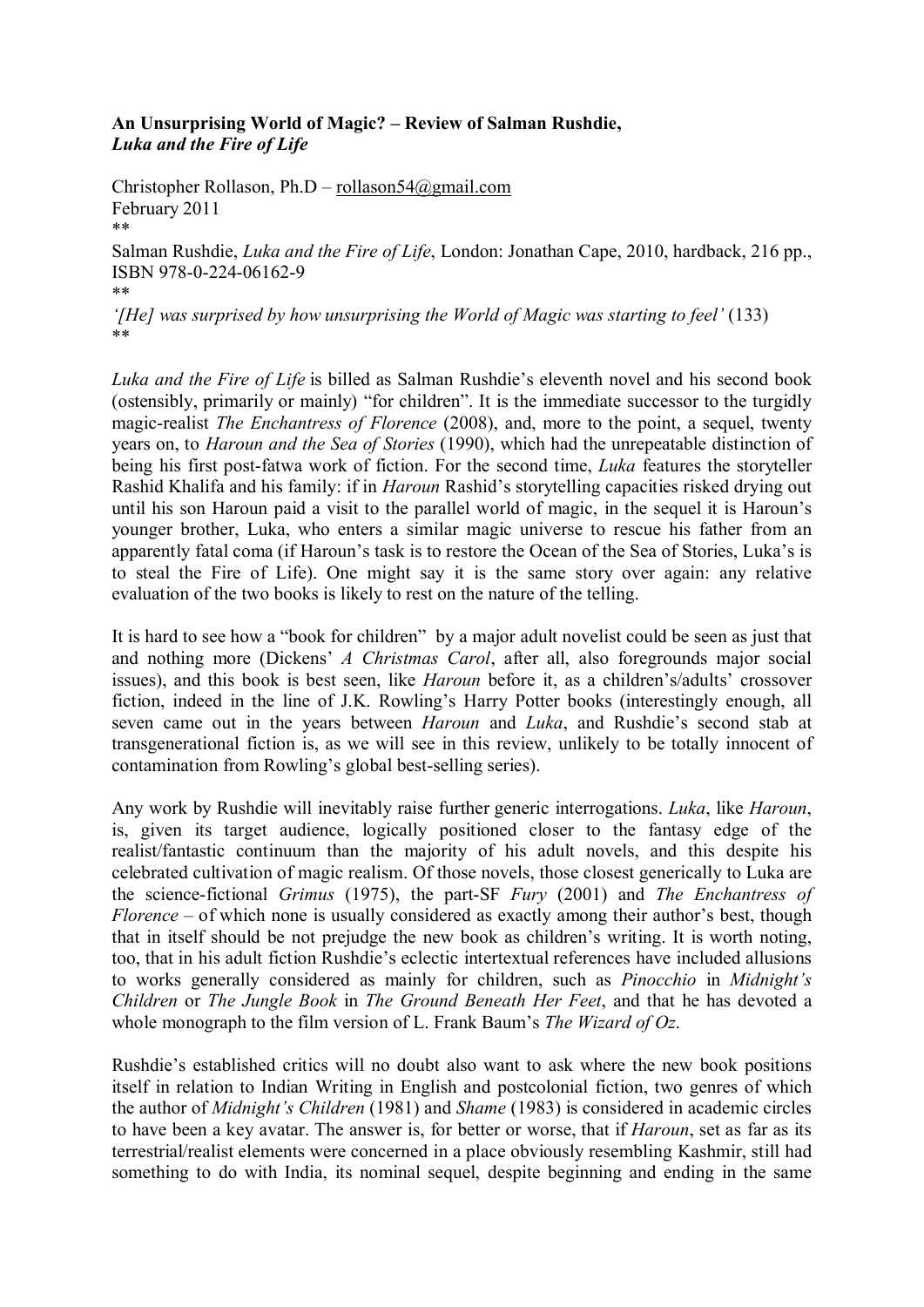family house, has very little connection with any Indian or postcolonial reality (Rushdie had, it is true, also moved his residence from the UK to the US between the two books). It is, rather, the product and reflection of a cosmopolitan and globalised reality.

The intertextuality in *Luka* pours thick and fast. Its predecessor already linked to *The Thousand and One Nights* through its onomastic evocations of the Caliph Haroun-al-Rashid; now, though, the reader is assailed by direct or indirect allusions to countless mythologies and unending literary texts, both adults' and children's. The theft of the Fire of Life is consciously linked, as if in a comparative anthropology textbook, to Prometheus and the Native American myth of Coyote. The character Nobodaddy, a magic-world simulacrum of Luka's comatose progenitor, takes his name from William Blake. Shelley's Ozymandias and Yeats' 'rough beast' from 'The Second Coming' (129) make their intertextual bow, as does Borges' 'The Garden of Forking Paths' (92). The *Thousand and One Nights* return, here too, in namechecks for Aladdin (47) and Sinbad (147). Lewis Carroll, J.R.R. Tolkien and C.S. Lewis all suddenly appear naked and undisguised in a direct reference by Luka to 'other Magic Worlds dreamed up by other people, Wonderlands and Narnias and Middle-earths and whatnot' (180; earlier, a white rabbit straight out of Carroll runs across the page  $-61$ ). Rushdie's own work, too receives a knowing nod or two, as when the legendary Mountain of Qâf (which featured in *Grimus* as Calf Mountain) reappears (31), or when Luka, like Ormus Cama, feels 'the ground beneath his feet ... begin to shake' (167); and if the flying carpet which bears the boy and his companions aloft is said to have belonged to King Solomon (92), that detail may actually be a self-conscious signature, since Salman is a variant of Solomon!

*Luka*'s parallel Magic World has obvious analogies in J.M. Barrie's *Peter Pan* and P.L. Travers' *Mary Poppins*; to the latter, Rushdie may owe, besides, more than a detail in his motif of circus animals rebelling against their human owners (in Travers it is zoo animals). Above all, there are themes and passages which would be at home in the pages of another creator of parallel worlds, none other than J.K. Rowling: a dragon called Nuthog, an aerial fight resembling a Quidditch game, 'fat, blind, whitish Worms' (60) recalling Rowling's Flobberworms, 'hooded figures' with invisible faces (197) which look like doubles of her Dementors, and a plant called Slackerweed ('This rapidly spreading weed, previously unknown in the Magic World, had  $\ldots$  choked and destroyed all other plant life'  $-163$ ), which seems out of the same garden as Potterland's Whomping Willow.

*Luka*'s obsessive intertextuality is at its most plethoric in the passages where the hero is aided by a hypereclectic bevy of 'ex-gods' (135), an agglomeration of figures from the pantheons of the world's abandoned polytheisms ('the gods in whom nobody believed in any longer, except as stories that people once liked to tell' $-127$ ). These are gods and goddesses from an encyclopaedic collection of traditions including the Greco-Roman, Egyptian, Sumerian, Norse, Celtic, Chinese, Japanese, Aztec, Inca, Maya, Caribbean, African, Polynesian and Native American – albeit and saving a stray rakshasa escaped from the *Ramayana* (201), excluding any divinities or demigods from the world's major surviving polytheism, namely the Hinduism which nonetheless proffered Rushdie fecund themes for *Midnight's Children* – a exclusion no doubt necessitated by his schema, but nonetheless tearing a strange and gaping hole in what might otherwise seem one-man-Wikipedia pretensions.

Rushdie's resort to polytheism as a plot element may, indeed, point to a major problem with this book. There is a sleight-of-hand going on at repeated moments in *Luka* where Rushdie – rather less subtly than in *Haroun*, which had the immediate weight of the still-recent fatwa to justify such tactics – appears to be using the apparently innocent children's-book format to